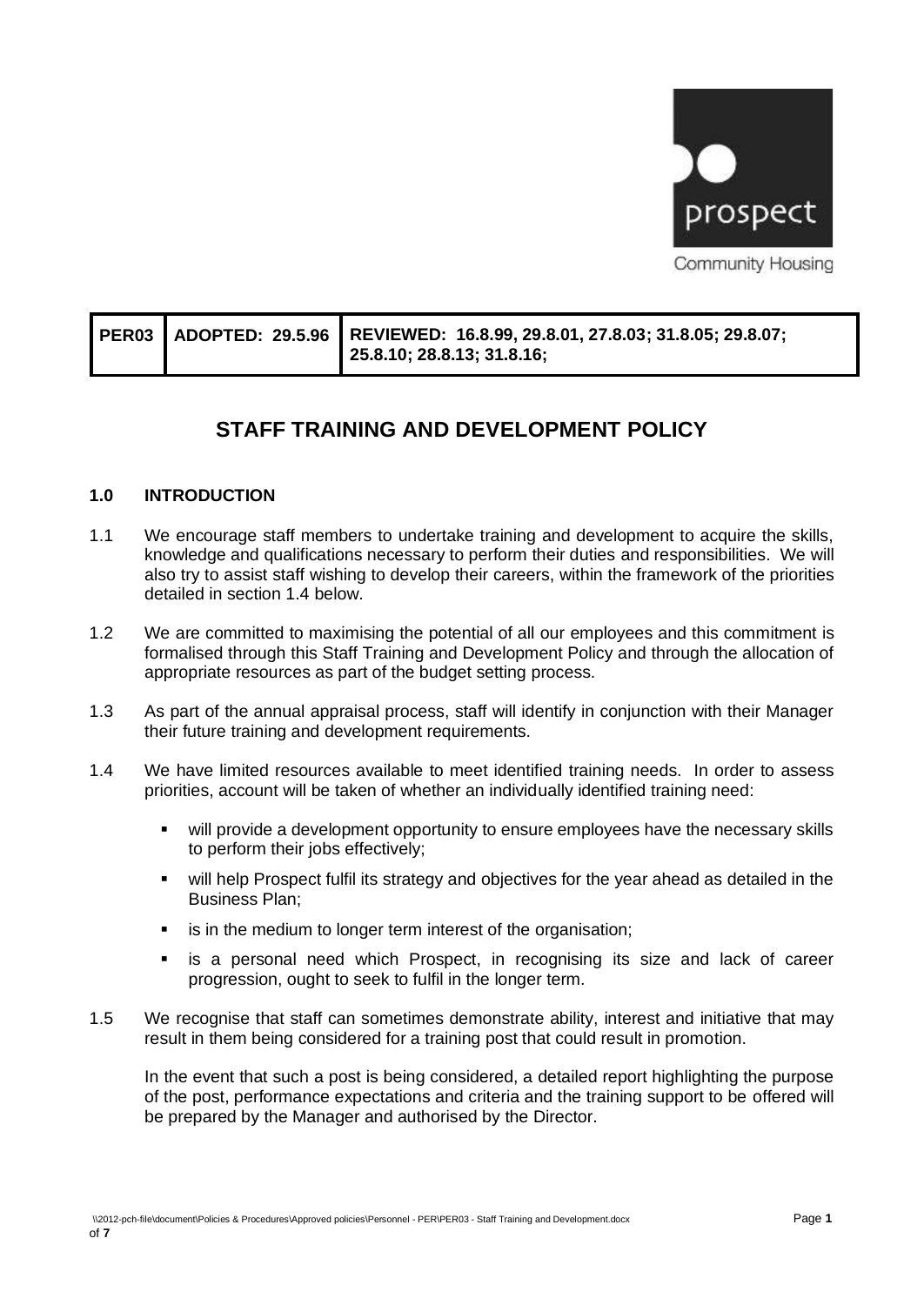- 1.6 Following approval of the budget, an organisational training plan will be set incorporating individual training plans. The individual training plans for each staff member will be finalised at their annual appraisal meeting, and will form part of the staff member's objectives for the following year.
- 1.7 This policy is supported by detailed procedures.

### **2.0 MEETING TRAINING & DEVELOPMENT NEEDS**

2.1 We aim to meet the training and development needs of employees in the following ways:

#### **Induction**

2.2 Managers are responsible for ensuring that all new employees, and staff transferring to a new job or section within the Association, receive appropriate induction training. For further details see the New Employees Starting Arrangements procedure. All new staff will be encouraged to undertake development opportunities to ensure they have the skills and knowledge to perform their jobs effectively.

#### **In-house training & development**

2.3 We recognise the value of in-house training where 'on the job' training, coaching and mentoring can take place to pass on relevant skills, to ensure competence in the current job or for future new initiatives or working practices. This type of training opportunity will be tailored to meet the specific needs of an individual.

#### **Seminars and Conferences**

- 2.4 Where development needs or skill gaps have been identified as part of the appraisal process and no appropriate in-house training can be provided, members of staff will be encouraged to identify appropriate external courses to meet their needs. Managers will provide assistance with this process if needed.
- 2.5 We also recognise the value of networking events and will encourage attendance at forums, seminars and conferences to allow staff to keep up-to-date with current developments in their area of work and to assist them to carry out their duties.

#### **Academic and Professional Qualifications,**

- 2.6 Staff may be eligible to receive assistance to enable them to follow a course of study leading to a professional qualification or to improve or learn a new skill. Such a course must be of benefit to both the staff member and to Prospect and recommendations for assistance must be made by the employee's Manager.
- 2.7 The assistance that may be available will include:
	- all or part of the fees for the approved course of tuition;
	- the examination fee, including exemption fees where applicable;
	- up to 12 days study leave per year;
	- the additional cost of transport, where this exceeds the cost normally incurred in travelling from home to work;
	- time off with pay to sit the examination;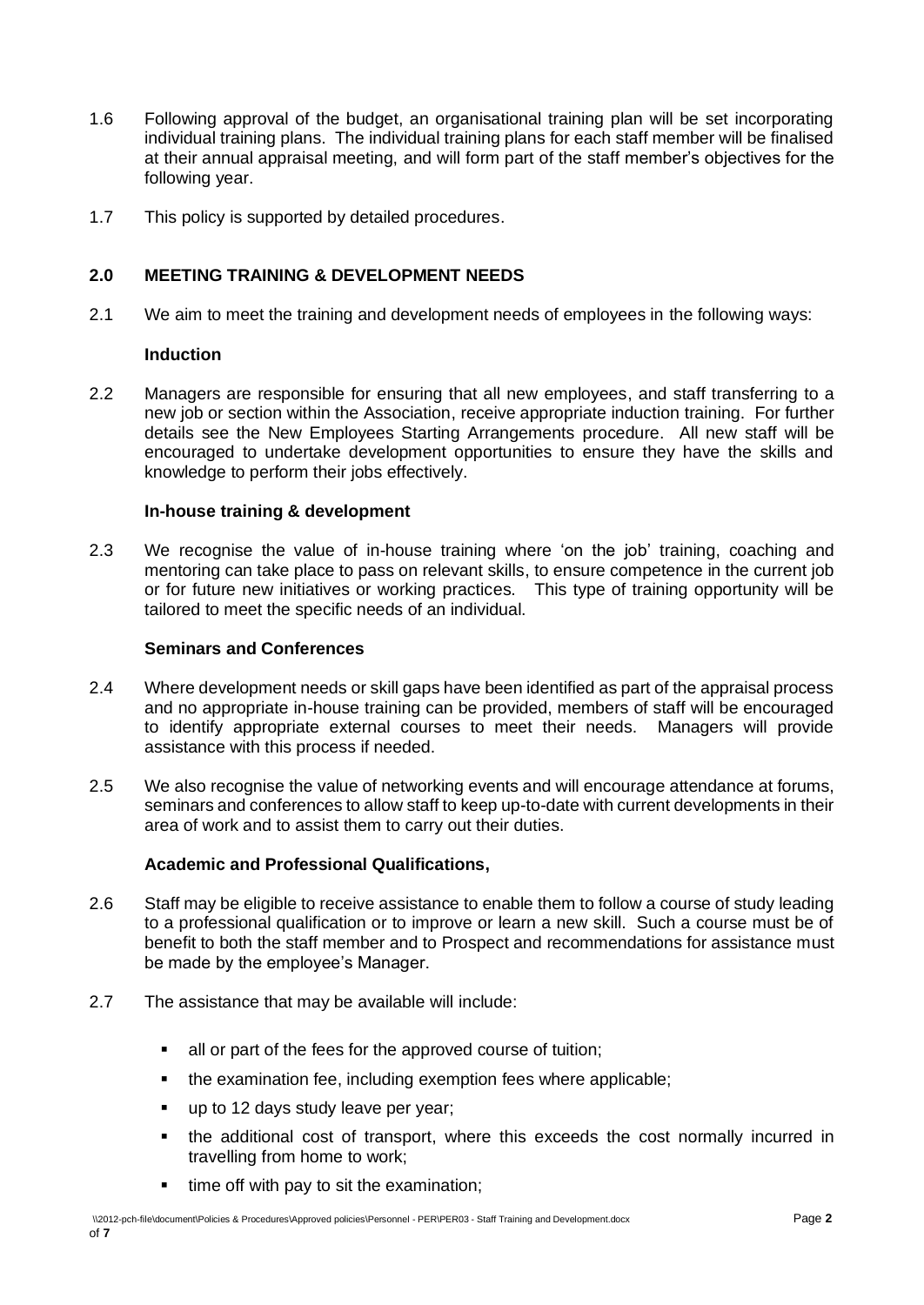▪ a grant towards meeting the costs of essential books, with the books becoming the Association's property.

For further details see the procedures supporting this policy.

2.8 We do not have a list of professional qualification courses which are recognised and regarded as eligible for release from work or for financial assistance. Each application for professional training will be treated on its merits, bearing in mind the short and long-term needs and requirements of the organisation.

#### **Evening Classes**

2.9 We will consider reimbursing the costs of attendance at evening classes where the course is directly work related. No time off will be given for attendance at Evening Classes.

#### **3.0 IMPLEMENTATION AND REVIEW**

- 3.1 The Director is responsible for ensuring that this policy is implemented.
- 3.2 Managers will monitor and review the results of training received as part of the appraisal review meetings held during the year.
- 3.3 The Director will submit an annual report detailing the seminars, conferences, training courses etc. attended by staff during the previous year, to the April meeting of the Management Committee.
- 3.4 The Director will ensure that this policy is reviewed by the Management Committee at least every 3 years.

Reviewed by the Management Committee on 30 October 2019

Next review due by: October 2022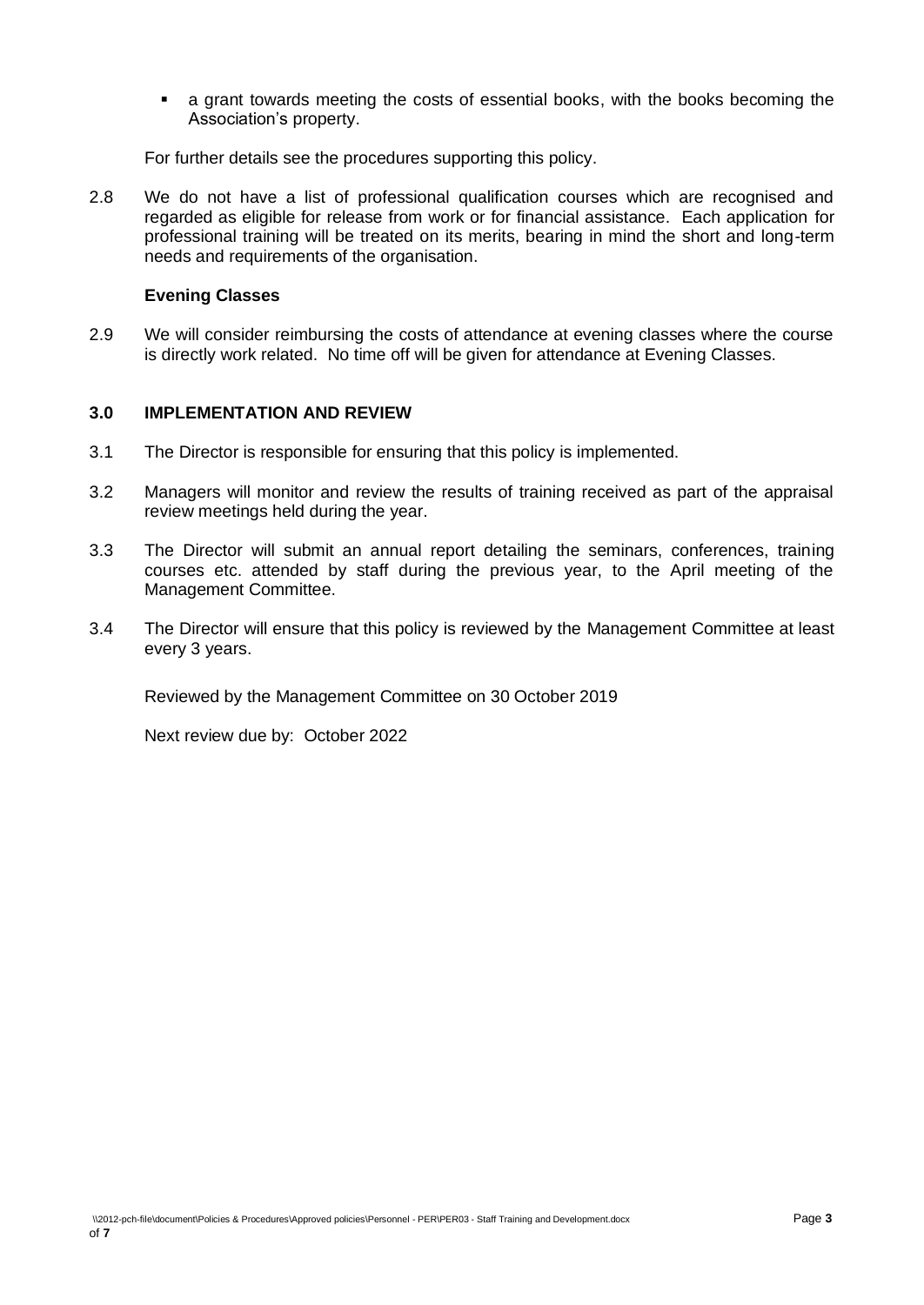

## **PROSPECT EQUALITY IMPACT ASSESSMENT RECORD**

| Title of policy/ practice/ strategy | <b>Staff Training and Development Policy</b> |                      |  |
|-------------------------------------|----------------------------------------------|----------------------|--|
| <b>Department</b>                   | Corporate                                    |                      |  |
| Who is involved in the EQIA?        | Management Team/Julie Thynne                 |                      |  |
| Type of policy/ practice/ strategy  | <b>New</b>                                   | Existing $\boxtimes$ |  |
| Date completed                      | 13/08/19                                     |                      |  |

### **Stage 1: Screening Record**

## *What is the main purpose of the policy?*

To provide a framework for the training and development of our staff in order to improve, enhance and develop their skills.

### *Who will the policy benefit and how?*

Training and development opportunities are available to all members of staff. Tenants and service users will indirectly benefit by the enhanced skills and knowledge obtained by staff.

#### *For each equality group, does or could the policy have a negative impact?*

| <b>Protected characteristic</b>          | <b>Negative</b> | Positive/no impact | Don't know |
|------------------------------------------|-----------------|--------------------|------------|
| Age                                      |                 | ⋉                  |            |
| <b>Disability</b>                        | ⋉               |                    |            |
| Gender reassignment                      |                 | $\boxtimes$        |            |
| Marriage & civil partnership             |                 | $\boxtimes$        |            |
| Pregnancy & maternity                    | $\times$        |                    |            |
| Race                                     |                 | $\boxtimes$        |            |
| Religion or belief (including no belief) |                 | $\boxtimes$        |            |
| <b>Sex</b>                               |                 | $\boxtimes$        |            |
| Sexual orientation                       |                 | ⋉                  |            |

If you answered negative or don't know to the above question you should consider doing a full EQIA.

### *Are there any potential barriers to implementing the policy?*

Potential barriers include financial and capacity issues. A specific budget is allocated for training and development each year. Managers and staff members discuss training requirements as part of their annual appraisals and capacity issues are identified at this stage.

|                          | 63 | NC |
|--------------------------|----|----|
| Is a full EQIA required? |    |    |

### *If you answered no to the above question explain why a full EQIA is not required:*

| No impact on equalities identified: |  |
|-------------------------------------|--|
| Other:                              |  |
|                                     |  |
|                                     |  |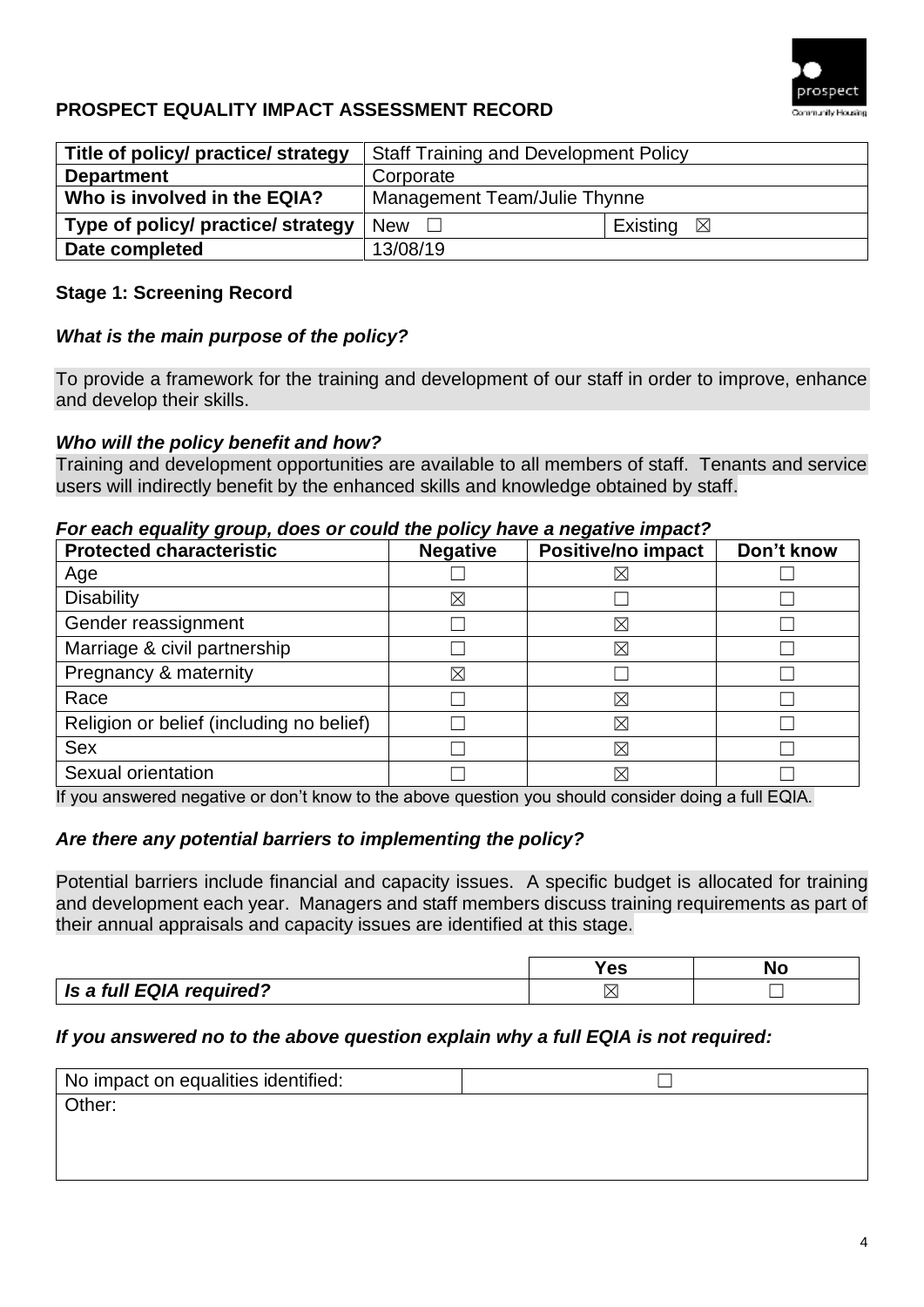## **Stage 2: Data and evidence gathering, involvement and consultation**

Include here the results of your evidence gathering, including qualitative and quantitative data and the source of that information, whether national statistics, surveys or consultations with relevant equality groups.

| <b>Source</b>                | <b>Qualitative evidence</b>    | <b>Quantitative evidence</b> | <b>Which protected</b>              | <b>Gaps identified/action taken</b> |
|------------------------------|--------------------------------|------------------------------|-------------------------------------|-------------------------------------|
|                              | provided                       | provided                     | characteristics are covered?        |                                     |
| Management information       |                                | Annual staff and             | Age, disability, gender,            | Membership data not collected.      |
| data                         |                                | committee equalities         | ethnicity. In some cases other      | Implementation of Cx will assist    |
|                              |                                | data                         | protected characteristics           | with data collection.               |
| Tenant satisfaction survey   |                                | Survey carried out in        | Age, disability, gender,            | Data becoming out of date.          |
|                              |                                | 2013                         | ethnicity. In some cases other      | Implementation of Cx will assist    |
|                              |                                |                              | protected characteristics           | with data collection.               |
| Committee, Equalities        | Equality related issues        |                              | Various                             |                                     |
| Working Group and            | identified and discussed       |                              |                                     |                                     |
| <b>Tenants Forum minutes</b> |                                |                              |                                     |                                     |
| Review of complaints         | Tenant/service user            | Statistical data on types    | All protected characteristics       | Implementation of Cx will assist    |
| received                     | experience                     | of complaint                 |                                     | with data collection and            |
|                              |                                |                              |                                     | analysis of protected               |
|                              |                                |                              |                                     | characteristics                     |
| Observations/conversations   | Staff/committee/tenant/service |                              | All protected characteristics       |                                     |
| (anecdotal)                  | user levels of understanding,  |                              |                                     |                                     |
|                              | inclusive practice             |                              |                                     |                                     |
| Edinburgh Census 2011        |                                | Statistical data             | Age disability, gender,             | Data becoming out of date.          |
|                              |                                |                              | ethnicity, marital status, religion |                                     |
|                              |                                |                              | or belief.                          |                                     |
| EdIndex data                 |                                | Statistical data provided    | Age, disability, gender,            | Data becoming out of date.          |
|                              |                                | for individuals on the       | ethnicity. In some cases other      |                                     |
|                              |                                | housing waiting list         | protected characteristics.          |                                     |
| <b>SHR Annual Return on</b>  |                                | Statistical data on staff,   | Disability, ethnicity.              |                                     |
| Charter data                 |                                | committee and tenant         |                                     |                                     |
|                              |                                | profile for RSLs             |                                     |                                     |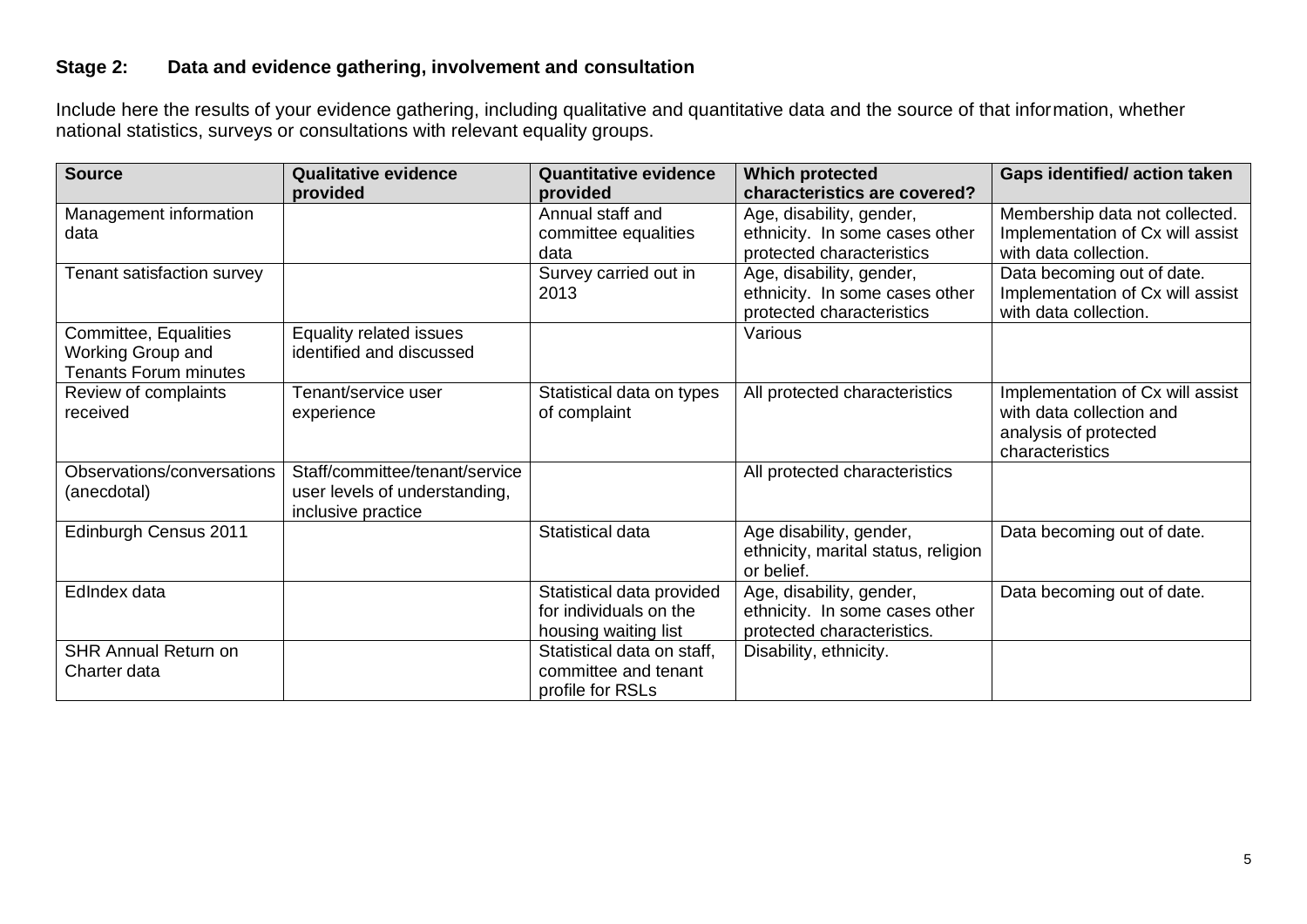*How might the policy impact on people who share protected characteristics?*Include both positive and negative impacts.

| <b>Protected Characteristic</b>             | <b>Description of Impact</b>                                                                                                                                                                                                                                                                                        |  |  |
|---------------------------------------------|---------------------------------------------------------------------------------------------------------------------------------------------------------------------------------------------------------------------------------------------------------------------------------------------------------------------|--|--|
| Age                                         | Younger employees may experience greater training<br>opportunities in order to build their confidence and skills<br>levels.                                                                                                                                                                                         |  |  |
| <b>Disability</b>                           | Accessibility of training venues and facilities may impact<br>employees with disabilities. Venues and facilities are<br>considered at the time of booking to ensure the needs of the<br>individuals attending the training are met.                                                                                 |  |  |
| Gender reassignment                         | No impact identified.                                                                                                                                                                                                                                                                                               |  |  |
| Marriage & civil partnership                | No impact identified.                                                                                                                                                                                                                                                                                               |  |  |
| Pregnancy & maternity                       | Employees on maternity leave may miss out on training<br>opportunities. Employees on maternity leave are offered the<br>opportunity to attend training during a "Keeping in Touch"<br>(KIT) day. On return to work the Manager will discuss training<br>requirements and ensure suitable arrangements are in place. |  |  |
| Race                                        | No impact identified.                                                                                                                                                                                                                                                                                               |  |  |
| Religion or belief (including no<br>belief) | No impact identified.                                                                                                                                                                                                                                                                                               |  |  |
| <b>Sex</b>                                  | No impact identified.                                                                                                                                                                                                                                                                                               |  |  |
| Sexual orientation                          | No impact identified.                                                                                                                                                                                                                                                                                               |  |  |

## *How does the policy promote equality of opportunity?*

Training and development requirements are discussed and agreed with every employee at their annual appraisal and reviewed during regular work review meetings.

### *How does the policy promote good relations?*

Where common training topics have been identified inter-departmental group training sessions are arranged. In some cases training can be held jointly with other Housing Associations.